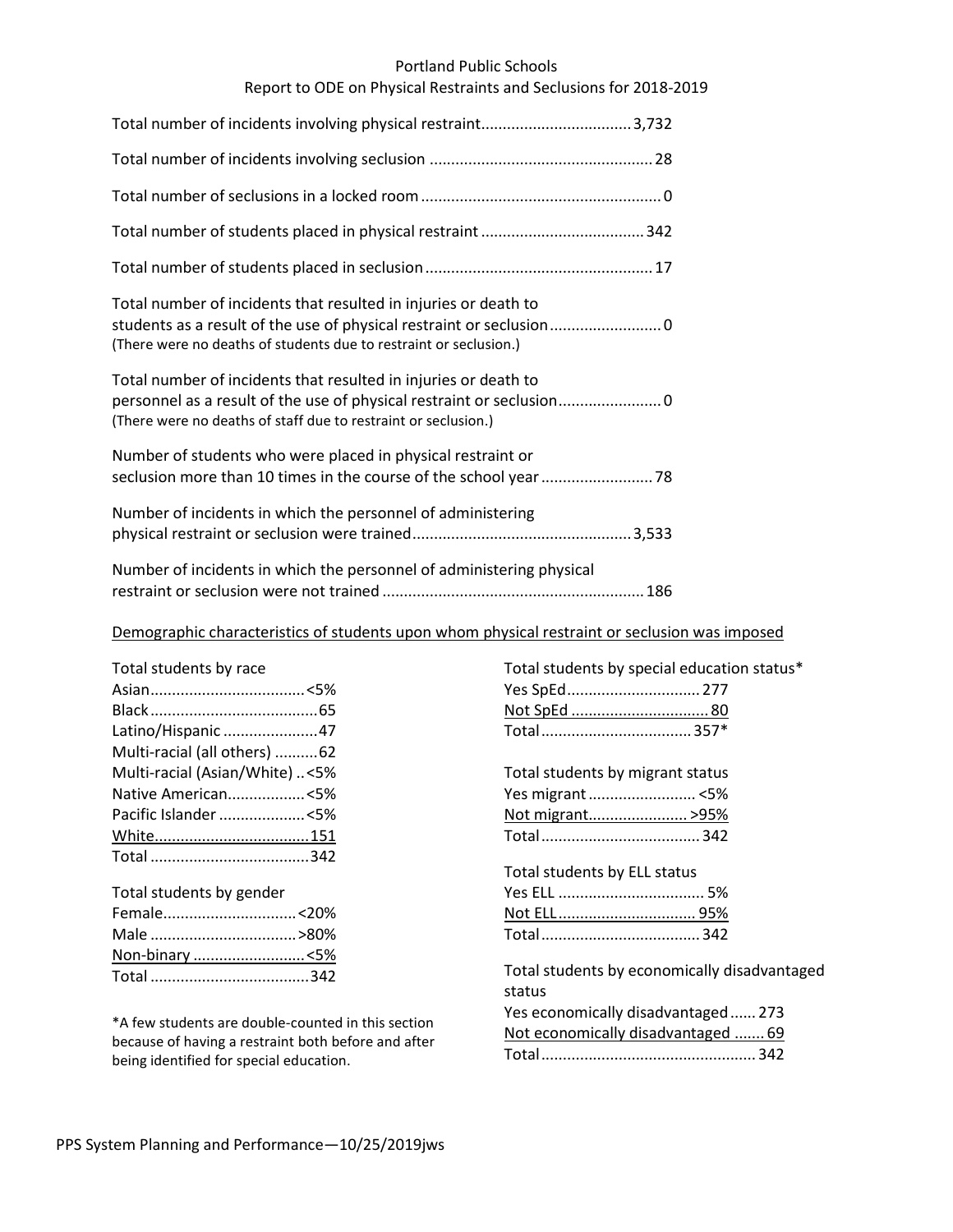Steps taken to decrease the use of physical restraint and seclusion for students with more than 10 incidents of physical restraint or seclusion (by school):

## **School #1**

-offer walk -offer options -staff switch -talk 1:1 -verbal redirection

## **School #2**

-offer options -staff switch -talk 1:1 -verbal redirection -offer walk

# **School #3**

-offer walk -offer options -reduce demands -talk 1:1 -verbal redirection -offer quiet space -offer snack -staff switch

#### **School #4**

-offer sensory tools, calming techniques -gather additional sensory needs information

## **School #5**

-offer walk -offer options -reduce demands -talk 1:1 -verbal redirection -offer quiet space -planned ignoring -staff switch

#### **School #6**

-offered options -offered quiet space -offered snack -talked 1:1 -verbal redirection -staff switch -change environment -offered sensory tools, calming techniques -planned ignoring -reduce demands

## **School #7**

-change environment -offer sensory tools, calming techniques -planned ignoring -reduce demands -talked 1:1 -verbal redirection -autism consult to team

## **School #8**

-changed environment -offered quiet space -planned ignoring -reduce Demands -talked 1-1 -verbal redirection

#### **School #9**

-change environment -offer walk -offer options -offer quiet space -offer sensory tools, calming techniques -offer snack -planned ignoring -staff switch -talk 1:1 -verbal redirection